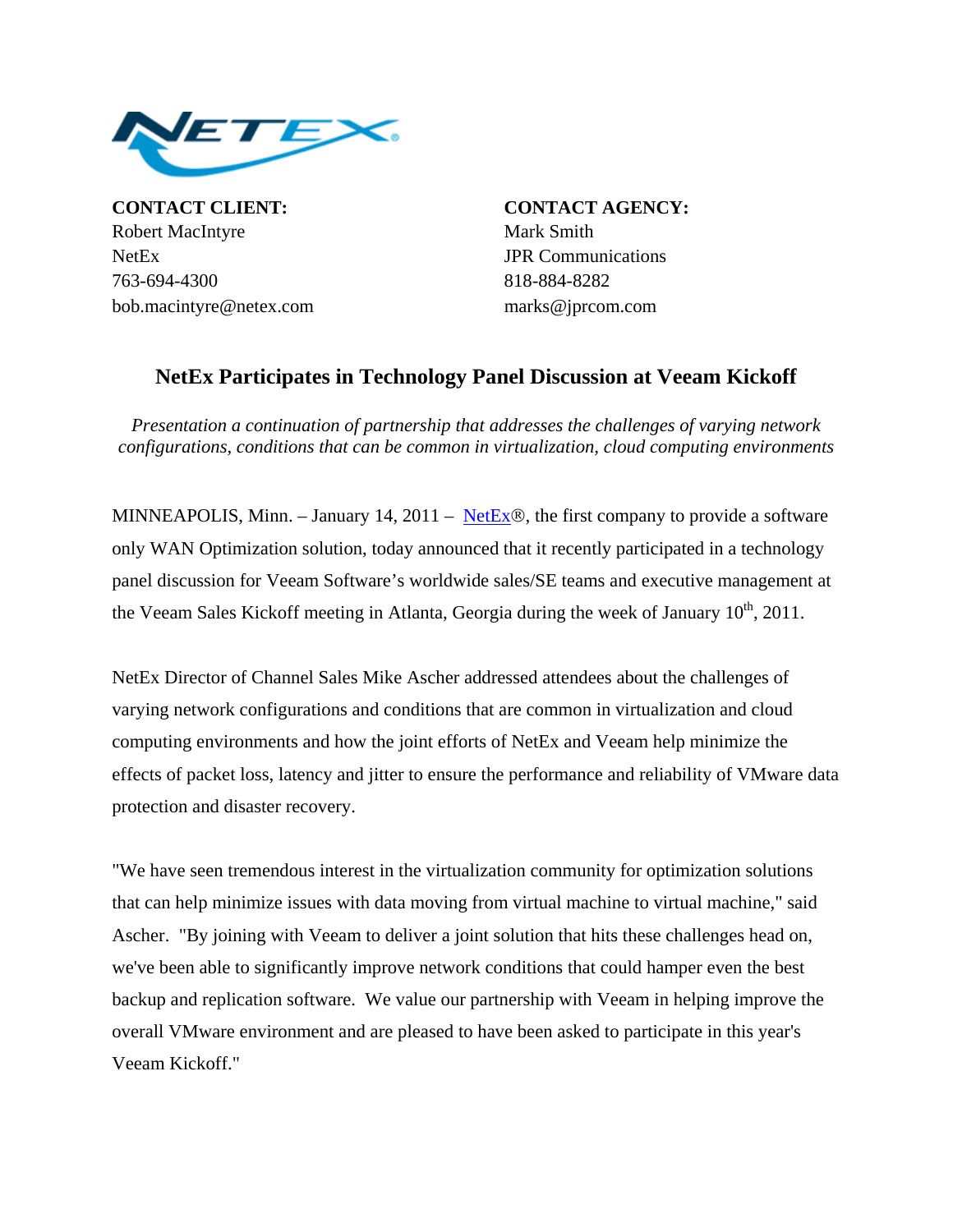NetEx and Veeam have partnered to supply free HyperIP® software to customers who license Veeam Backup & Replication for VMware. Qualified Veeam users receive two free one-year subscriptions to the 2Mb/s HyperIP (VM edition), a virtual appliance that improves the performance of moving large amounts of data across a WAN. NetEx and Veeam have also developed joint support materials and technical resources, such as end user documentation and training, in a collaborative effort to improve virtual datacenter environments.

"We are pleased that NetEx could join us at the Veeam Sales Kickoff to further enlighten our entire team about the benefits of using their WAN Optimization software in conjunction with Veeam Backup & Replication," said Carrie Reber, VP Worldwide Marketing, Veeam Software. "Our partnership in offering customers free use of HyperIP has been successful in improving overall virtualization deployments. As more and more organizations turn to virtualized infrastructures, the importance of optimizing data moving through that environment continues to be among the most important issues to address."

Independent, third-party research by TechValidate shows that NetEx is able to accelerate and optimize industry-leading replication applications, such as Veeam, to replicate vast amounts of critical information using common Ethernet and TCP/IP networks over unlimited distance. TechValidate's findings indicate that customers who deploy HyperIP for replication, backup, recovery and data center migrations can trust NetEx to ensure that they are making the most effective use of WAN bandwidth to meet production time windows. Full product research about NetEx HyperIP, including charts, case studies and tech facts, is available at <http://www.techvalidate.com/product-research/netex-hyperip>.

Veeam Backup & Replication is the first enterprise-ready solution that combines backup and replication in a single product for fast recovery in VMware ESX and ESXi environments, delivering near continuous data protection (CDP) at a cost that is 80 percent lower than traditional CDP. Veeam Backup & Replication combines the power of virtualization and the innovation of Veeam to provide Virtualized-Powered Data Protection, or vPower. Veeam's patent-pending technology enables instant VM recovery, universal application-item recovery and automated recovery verification.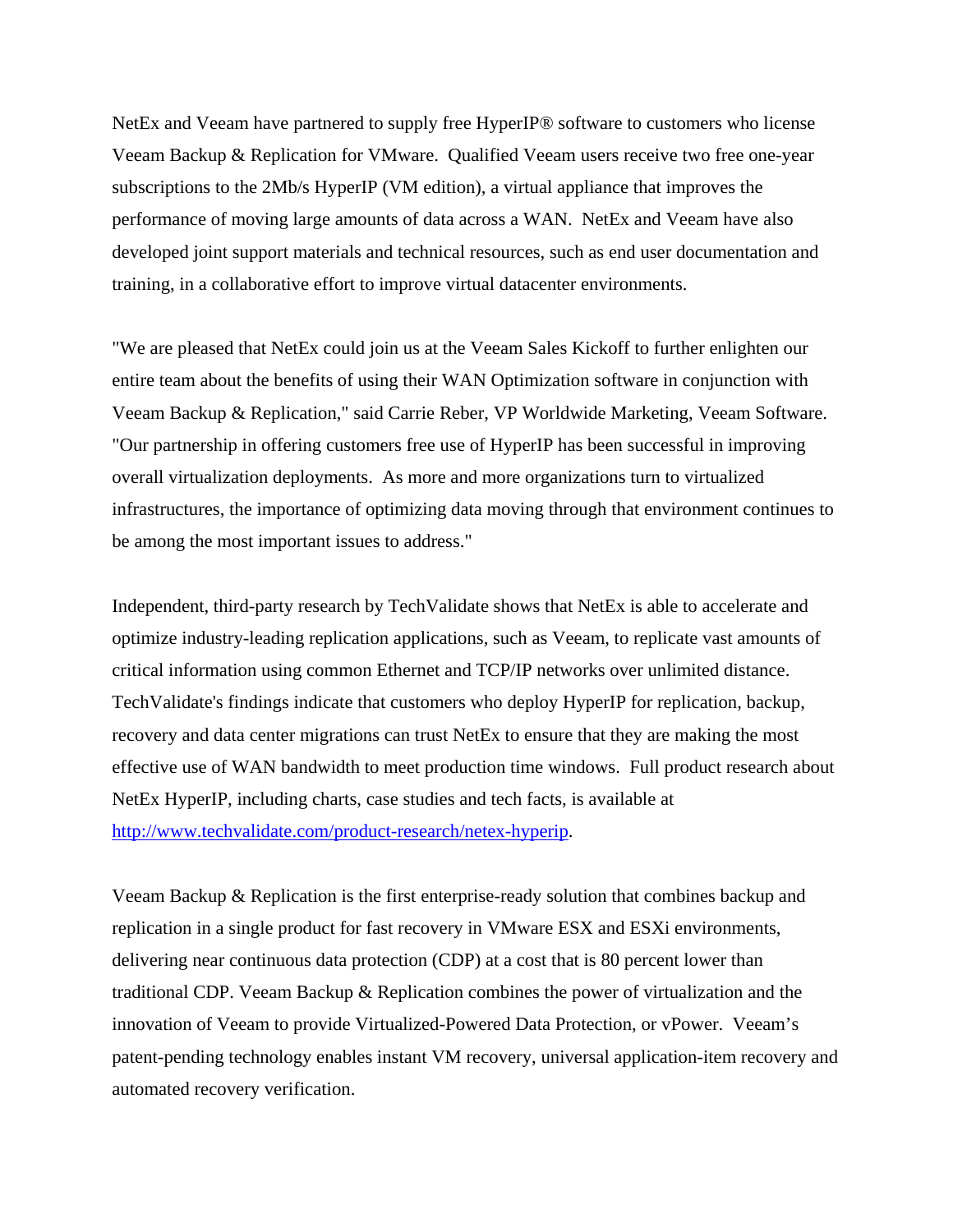NetEx's award-winning HyperIP is a software-only, virtualization-ready WAN optimization solution, ideal for moving large data sets across WANs securely, swiftly and seamlessly. Patentpending technology accelerates and optimizes industry-leading data replication and file transfer applications by aggregating multiple data replication applications over a shared connection while mitigating the inherent network latency and network disruption for long-distance remote TCP data transmissions. The full version of HyperIP supports long-distance data transfers at up to 800 Mb/s, the highest performance of any WAN optimization solution on the market, and 25 to more than 100 percent faster than competitive products. Transfer speed is optimized for the full range of data management applications, including backup & remote replication and business continuance/disaster recovery (BC/DR). NetEx offers HyperIP for cloud infrastructures as a software-only configuration, enabling customers to quickly deploy the acceleration software into their existing VMware infrastructures.

FollowNetEx: **B F** You **THE** 

## **About Veeam Software**

Veeam Software, an Elite VMware Technology Alliance Partner and member of the VMware Ready Management program, develops innovative software to manage VMware vSphere 4 and VMware Infrastructure 3. Veeam vPower™ provides advanced Virtualization-Powered Data Protection<sup>™</sup> and is the underlying technology in Veeam Backup & Replication<sup>™</sup>, the #1 solution for [VMware backup](http://www.veeam.com/vmware-esx-backup.html). Veeam ONE™ provides a single solution for managing the performance, configuration and utilization of VMware environments and includes: Veeam Reporter™ for [capacity planning,](http://www.veeam.com/vmware-esx-reporter.html) change management, and reporting and chargeback; Veeam Business View™ for [business categorization](http://www.veeam.com/vmware-business-view.html) of the VMware environment; and a choice of monitoring options including the [nworks Management Pack™](http://www.veeam.com/vmware-microsoft-esx-monitoring.html) for Microsoft System Center, the [nworks Smart Plug-in](http://www.veeam.com/vmware-esx-monitoring-hp-operations.html)™ for HP Operations Manager, and [Veeam Monitor](http://www.veeam.com/vmware-esx-monitoring.html)™. Learn more about Veeam Software by visiting [www.veeam.com](http://www.veeam.com/).

## **About NetEx**

Formed in 1999 as a spin-off of Storage Technology Corporation (StorageTek®), privately-held NetEx is providing the world's fastest WAN optimization software in the industry, along with